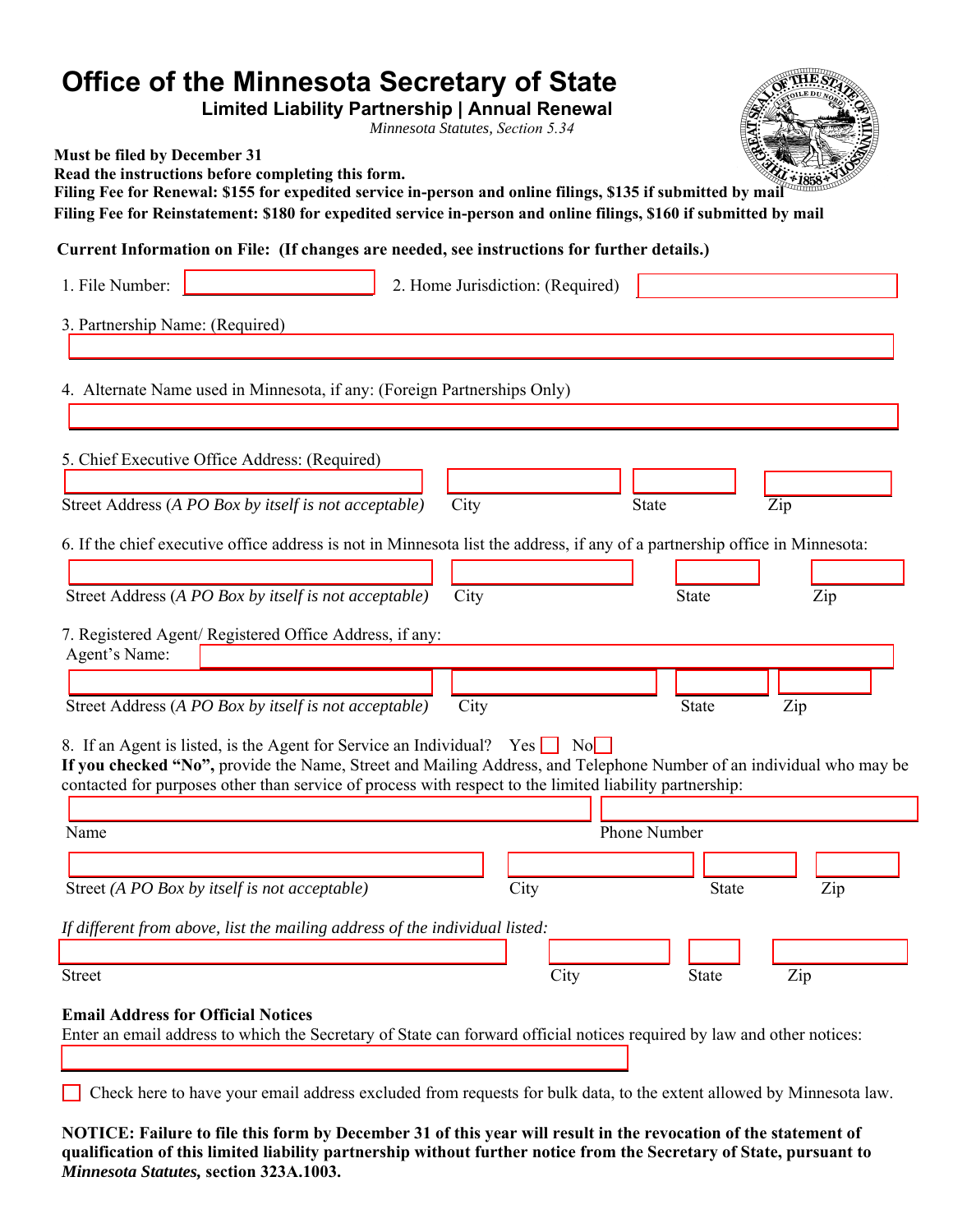### **Office of the Minnesota Secretary of State**

**Limited Liability Partnership | Annual Renewal** *Minnesota Statutes, Section 5.34* 



# **List a name and daytime phone number of a person who can be contacted about this form:**

Contact Name

Phone Number

#### **Entities that own, lease, or have any financial interest in agricultural land or land capable of being farmed must register with the MN Dept. of Agriculture's Corporate Farm Program.**

Does this entity own, lease, or have any financial interest in agricultural land or land capable of being farmed?



#### **Minnesota Business Snapshot**

To better serve Minnesotans, the Secretary of State's Office has created the "Minnesota Business Snapshot," a short and simple survey produced with the input of business owners, business organizations, non-profits, and researchers from across the state. These five questions will take less than three minutes to complete, and you may answer any or all of them. There is no penalty if you choose not to provide this information. However, the answers you do provide will create a useful pool of information for potential customers and inform the analysis of our quarterly ["Minnesota Economic and Business Condition Reports"](http://www.sos.state.mn.us/business-liens/economic-and-business-condition-reports/). We do not independently verify the answers applicants provide. **Again, this survey is voluntary and the answers are considered public**  data. Thank you.

1. (Select up to one) - How many Minnesota – based full time employees (or FTE equivalents) does this entity currently have?



2. (Select all that apply) - Does the owner or a member of the ownership group of this entity self-identify as a member of any of the following communities?

|  | Woman |
|--|-------|
|  |       |

| Member of a community of color   |
|----------------------------------|
| Veteran                          |
| Member of a disability community |
| Member of an immigrant community |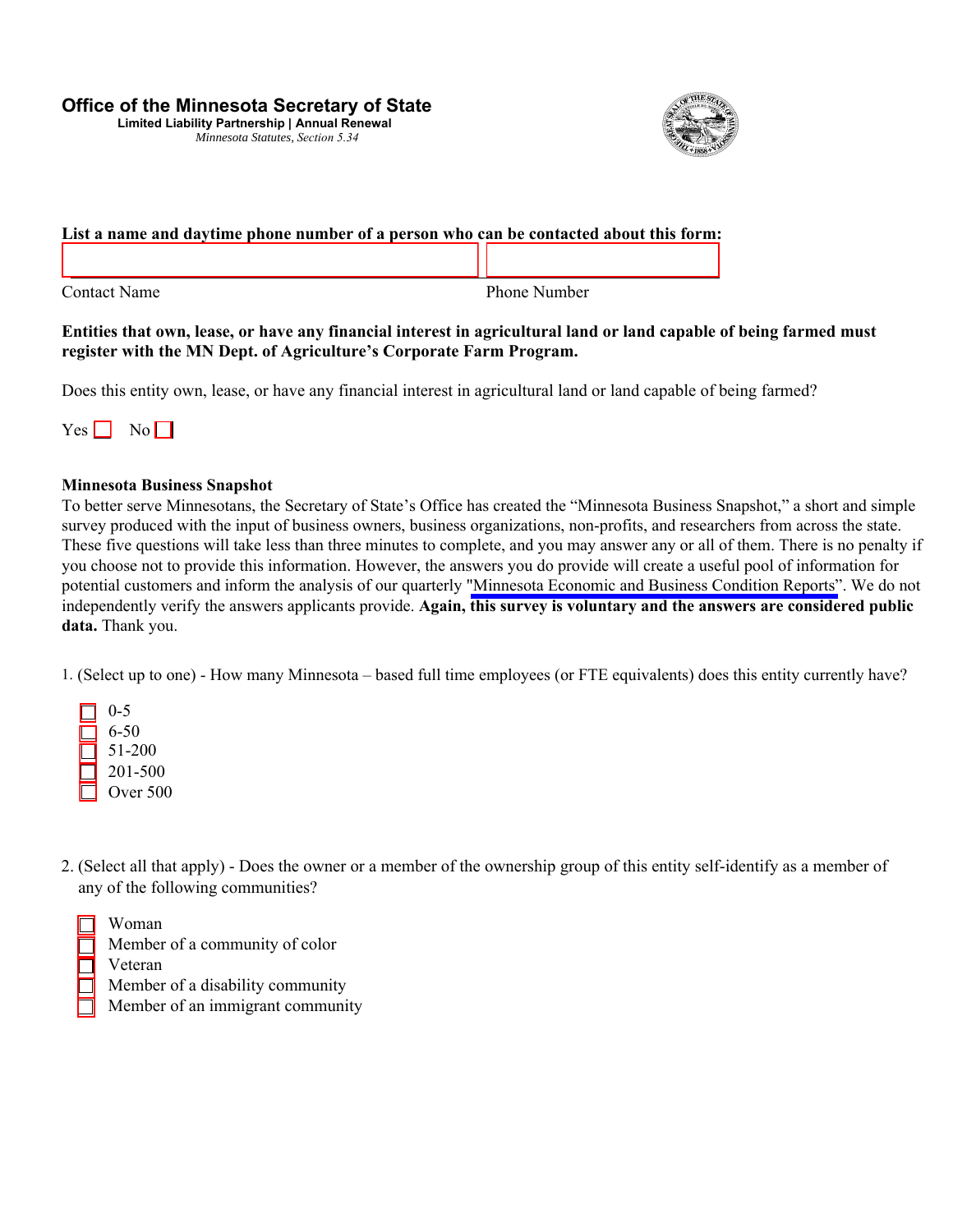## **Office of the Minnesota Secretary of State**

**Limited Liability Partnership | Annual Renewal**  *Minnesota Statutes, Section 5.34* 



3. (Select up to one) - Using [NAICS](https://www.naics.com/search/) codes below, please select the code that best describes this entity. If you believe this entity falls into more than one category, please select the category that generates the majority of the entity's revenue.

|                                                             | Agriculture, Forestry, Fishing and Hunting (Code 11)                               |
|-------------------------------------------------------------|------------------------------------------------------------------------------------|
|                                                             | Mining (Code 21)                                                                   |
|                                                             | Utilities (Code 22)                                                                |
|                                                             | Construction (Code 23)                                                             |
|                                                             | Manufacturing (Codes 31-33)                                                        |
|                                                             | Wholesale Trade (Code 42)                                                          |
|                                                             | Retail Trade (Codes 44-45)                                                         |
|                                                             | Transportation and Warehousing (Codes 48-49)                                       |
| <u>Sicher Sicher der Sicher der Sicher der Sicher der E</u> | Information (Code 51)                                                              |
|                                                             | Finance and Insurance (Code 52)                                                    |
|                                                             | Real Estate Rental and Leasing (Code 53)                                           |
|                                                             | Professional, Scientific, and Technical Services (Code 54)                         |
|                                                             | Management of Companies and Enterprises (Code 55)                                  |
|                                                             | Administrative and Support and Waste Management and Remediation Services (Code 56) |
|                                                             | Educational Services (Code 61)                                                     |
|                                                             | Health Care and Social Assistance (Code 62)                                        |
|                                                             | Arts, Entertainment, and Recreation (Code 71)                                      |
|                                                             | Accommodation and Food Services (Code 72)                                          |
|                                                             | Other Services (except Public Administration) (Code 81)                            |
|                                                             | Public Administration (Code 92)                                                    |

4. (Select up to one) Is this entity a full time or part time endeavor for those primarily responsible for operating this entity?

| Full time |
|-----------|
| Part time |

5. (Select up to one) - If applicable, what were this entity's gross revenues for the past year?



\$10,001 - \$50,000 \$50,001 - \$250,000 \$250,001 - \$1M Over \$1M

**Print Reset**